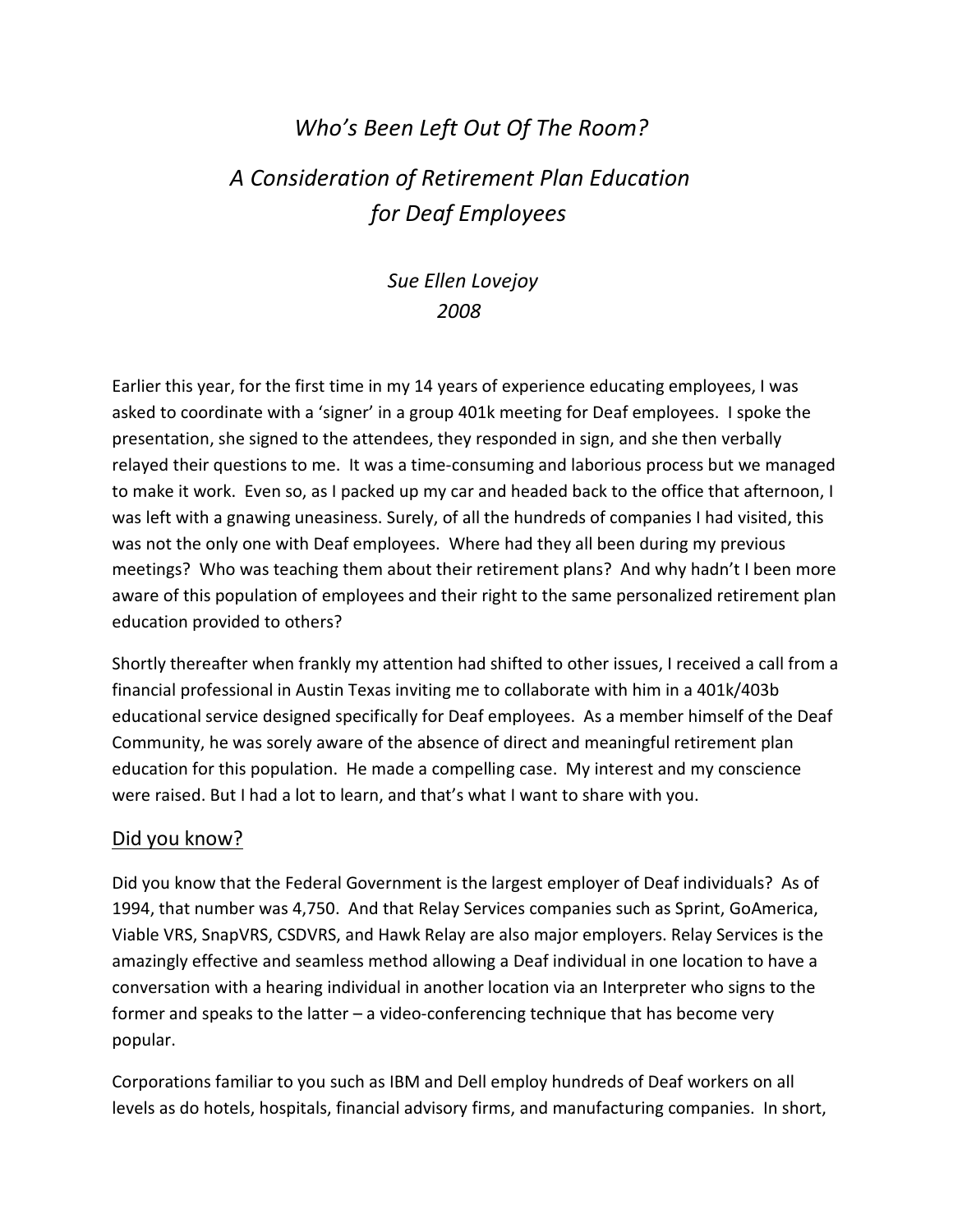surveys document roughly 8 million Deaf and hard of hearing adults across all industries in the labor force. Source: National Center for Health Statistics, Data from the National Health Interview Survey Series 10, Number 188, Table 5, 1994. There seems to be scant updated research information on Deaf employees since most research concentrates on children under the age of 18 with a view toward education. Suffice it to say that Deaf workers are present in every industry. We just haven't been introduced to them.

# Definition of Deaf

You might have noticed that I have been capitalizing the word, Deaf. This is intentional. Here's the distinction: Deaf, capitalized, refers to a linguistic portion of the population whose primary language is signed and who may also practice social and cultural norms distinct from those of their surrounding hearing community. It's a designation larger than just those individuals who are clinically or legally deaf; it may also include the hearing children of deaf parents, individuals with partial hearing, and others who identify with the Deaf community because of shared experiences.

#### The Retirement Plan Problem

Typically, the educational effort for Deaf employees regarding their retirement plan falls into one of several configurations: 1) The employee is handed an enrollment kit and is on his/her own, 2) A Financial Advisor inexperienced in ASL (American Sign Language) makes a wellmeaning but feeble attempt to explain the plan, 3) An Interpreter (signer) who can communicate effectively but who is not well versed in 401k plans meets with employees. (Interpreters are certified by a body such as The National Registry of Interpreters for the Deaf), or 4) The advisor and interpreter stand side by side - one speaking, the other signing, and back and forth as in my initial personal experience.

This last model is frequently used. It does indicate a sincere attempt to reach out to Deaf employees but there are weaknesses. For the employee, the method of communication is tedious, indirect, and imprecise. For the employer, there is the additional arrangement and cost to secure an interpreter as well as the additional time lost in productivity due to the lengthy 'back and forth'. And for the interpreter and advisor, the process is time-consuming and uncertain. Are plan details regarding loans, deferral limitations, investment choices being conveyed with the accuracy required? Signed language is, after all, distinct from the spoken and written word. The exactness of the advisor's language and intent is being received, modified, and then communicated via sign by an interpreter usually no more acquainted with retirement plans than the audience. It's a faulty connection.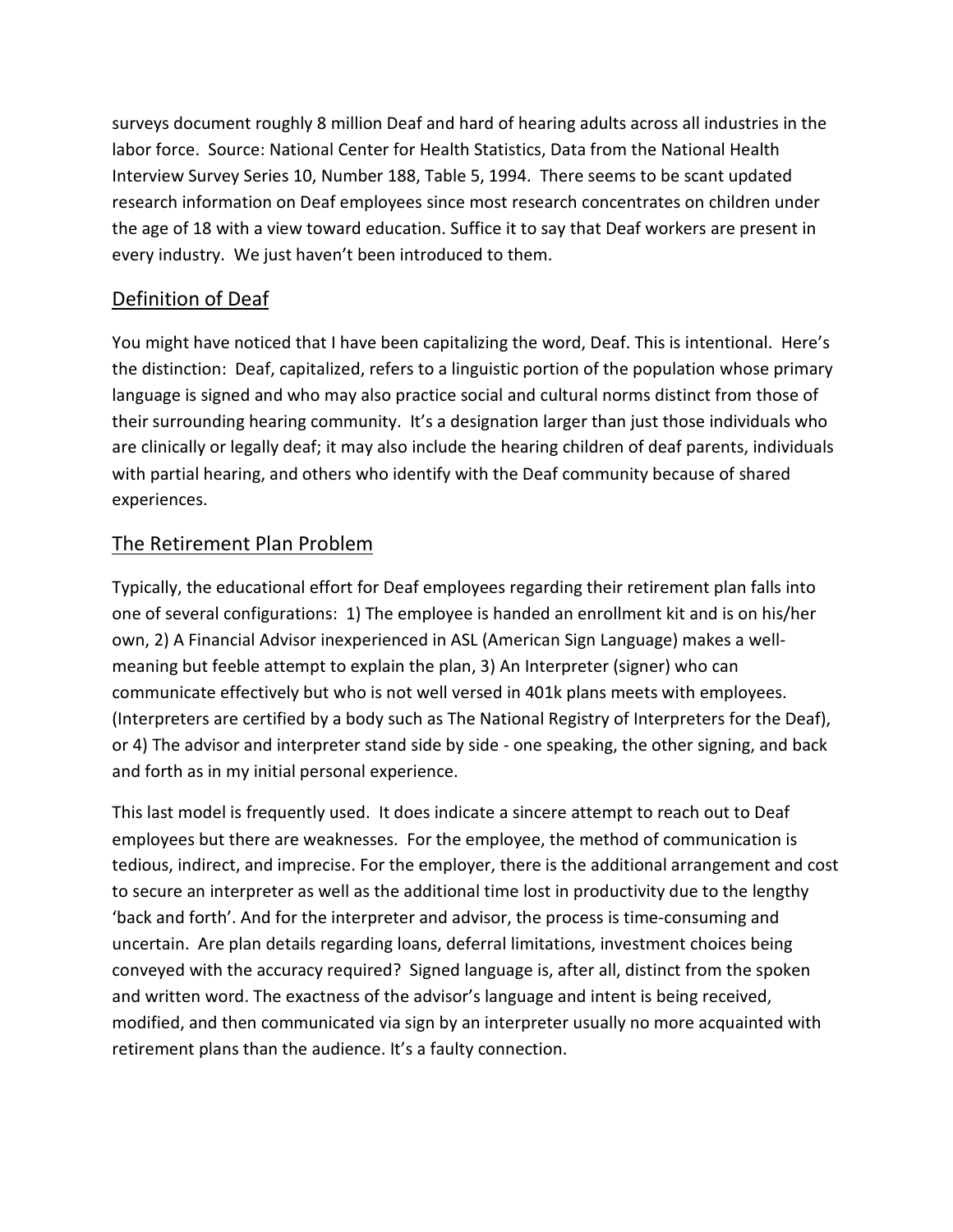## History and Legislation

Let's enlarge the scope of our discussion for a moment to position the current educational challenge within the context of history. A major incident was the 1988 student protest at Gallaudet University in Washington D. C., a watershed moment in the awareness of the Deaf culture by the American hearing culture. This well-publicized uprising achieved the selection of the university's first Deaf president, an event that helped frame the struggle of Deaf people within the comprehension of a civil rights movement.

Significant legislation followed in the Americans with Disabilities Act of 1990. In the private sector, Title I of the ADA, 29 C.F.R.S 1630.9 (a) states "……employees are entitled to equal access to general information, employee benefits and training opportunities available to other employees………" And for our purposes, "……failure to provide a necessary accommodation may subject an employer to liability. Complaints of discrimination based on failure to provide reasonable accommodation should be filed with the Equal Employment Opportunity Commission." A reasonable accommodation is defined as "a modification or adjustment to a job, the work environment, or the way things are usually done to enable a qualified individual with a disability to have an equal employment opportunity".

In the Federal Government Section 501 of the earlier Rehabilitation Act of 1973, 29 U.S.C. 791 provides equal access to training opportunities and the expectation that reasonable accommodations be made to worker's disabilities. In industries as disparate as Health Care, Housing, Transportation, and Public Facilities, inequities have and are being addressed and corrected.

#### Our Track Record

Perhaps this is a good time to remind ourselves in the retirement plan industry of our successes in accommodating other 'forgotten populations of workers'. We are after all a creative and responsive industry.

Over the past 10 years a great deal of attention has been given to educating women about the world of investments, most providers now offering 'Women and Investing' presentations. For 7 years I taught 'Women and Money' classes through continuing education departments at several Massachusetts universities. Classes were standing room only. Through a recognition of the need and a concerted effort to design both materials and approach appropriate to the demographics and unique gender issues of women (though I don't subscribe to them, some power point presentations go as far as flaunting pink backgrounds and bullet points in flowing script), our industry has succeeded in getting women into the room. The door that was only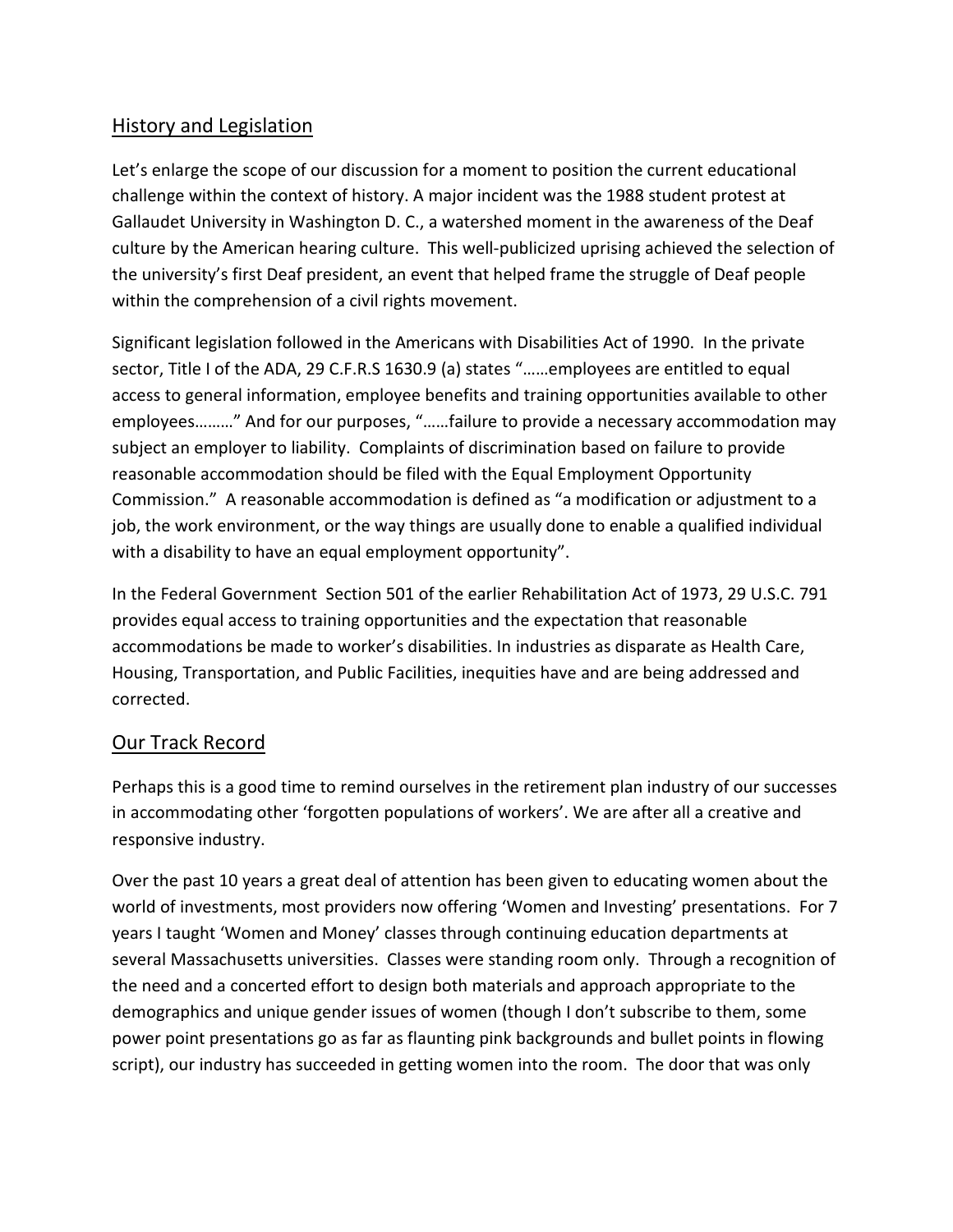cracked has now been opened wide; women have the information, the tools, and the confidence to take responsibility for planning their own financially secure futures.

That same capacity to recognize an under-served population has more recently been apparent in Bi-lingual Education, especially as it pertains to Spanish speaking employees. It is rare now not to see enrollment kits, power point presentations, and transitional memos detailing mapping schedules and blackout dates written in Spanish as well as English. Most importantly, it is women teaching women and bi-lingual educators teaching Spanish speaking populations that does much to overcome both language barriers and cultural and experiential differences. It's a direct connection.

# What is Quality 401k Education?

Research continues to demonstrate that on-site customized retirement plan education far surpasses kits, slides, worksheets, calculators, and complicated charts and graphs in informing and motivating employees to participate in their retirement plans, understand the value, and take responsibility for investment choices.

Education, quality education, makes all the difference. A case in point: Recently, my company received a request for a 401k meeting at a physician's office. A new plan for 30 employees. The office manager wearily informed us that only the physician and his wife were interested in enrolling. The physician acknowledged that several years earlier he had instituted a plan, a financial advisor had come out to meet with employees, had left them confused and uninspired, and no one had signed up. He wanted to try again with a different educator.

How did the second time go? In the middle of an economic and market downturn with housing values falling, gas prices over \$4 a gallon, grocery prices soaring, unemployment at frightening levels, and the stock market displaying deep losses for the year, every single one of these employees signed up for his/her 401k plan. Whether they were as young as 30 or as old as 70, they signed up. Whether they made \$20,000 a year or \$80,000, they signed up. Whether they were male or female, single or married, they signed up. Not because of enhanced features or additional investments; there wasn't even an employer match! Nothing changed except the educator.

## What's the Magic?

The educator was prepared; she knew the plan backwards and forwards and could answer questions knowledgeably. She encouraged an informal, conversational interaction in which she asked questions, heard and responded to concerns, shared anecdotes, engaged the audience.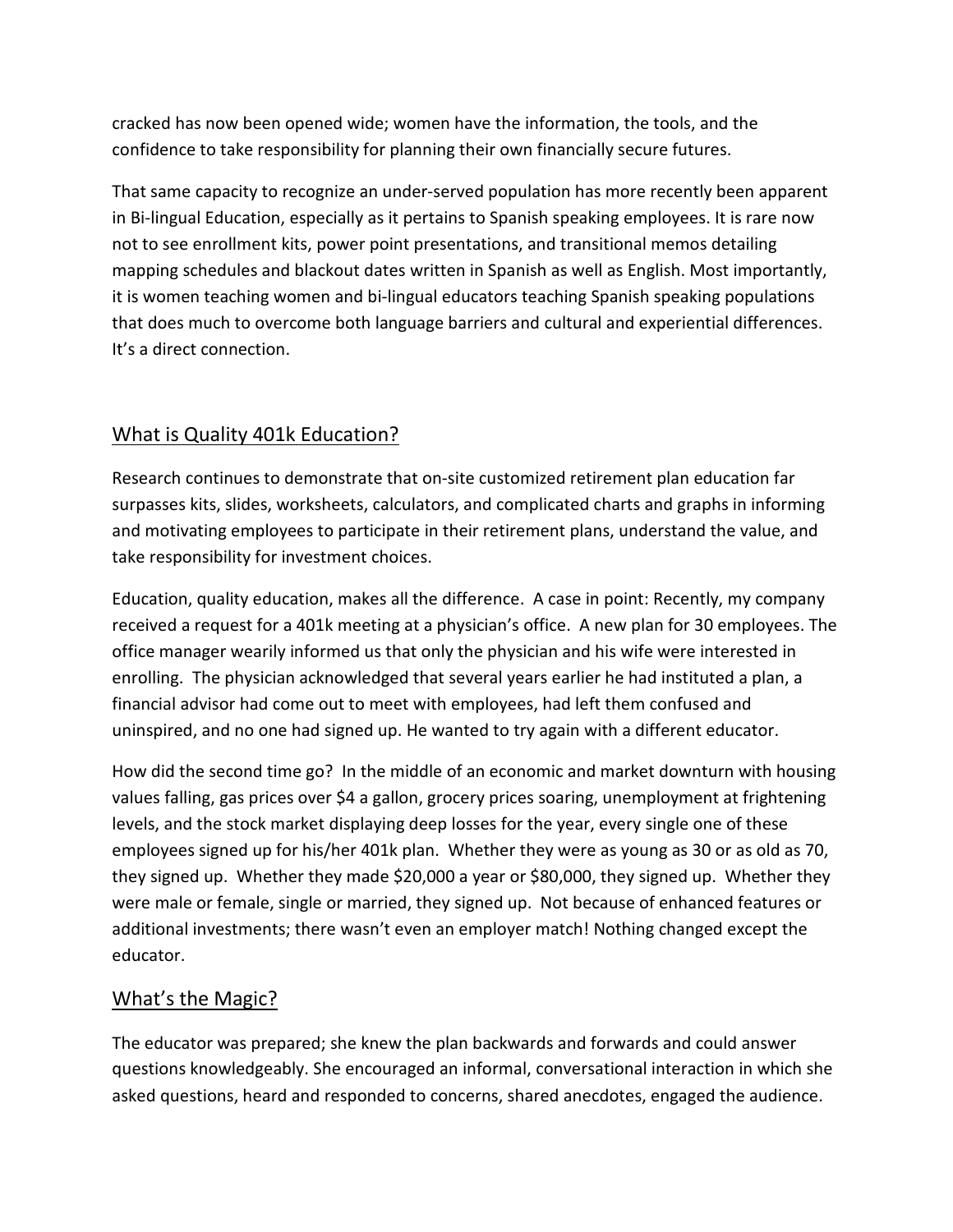She modified her language and style to the employees in the room – not using terms unless first defining them, organizing the material in a way that would build on the knowledge they already had. She understood her audience, kept her eyes on them, took her cues from them.

After the group presentation, she made herself available to answer individual questions and assist with paperwork. Always in the forefront of her mind was the objective: for all of these employees to understand their plan and its value for their financial futures, and to feel more confident in selecting appropriate investments and managing their own accounts.

The magic, if we can call it that, was that she remembered what it was like not to know. That's what works. Whether employees are contractors or consultants, software analysts or secretaries, male, female, Spanish-speaking, or Deaf, they must be understood, listened to, and communicated with appropriately. That's the definition of quality retirement plan education that connects, informs and motivates employees. Each employee deserves nothing less.

#### Solution

We all appreciate the efficacy of collaboration. When designing retirement plan materials for women and Spanish speaking employees, our industry solicited ideas from members of those demographic groups. In our efforts to customize those presentations even further, we employed female and bi-lingual educators to communicate directly and effectively. The unequivocal consequence has been increased equality and opportunity. Now, to achieve those same results for Deaf employees, collaboration is called for between the retirement plan industry and the Deaf community.

The Deaf refer to 'glass walls' – those communication barriers that Deaf and hard of hearing people face in the workplace because they do not speak or speak as well as others. Walls invisible to most of us. But now that we know about them, we have the opportunity to shatter them.

The financial professional who contacted me those months ago made me see glass walls for the first time (I already knew about glass ceilings). Together, we created an educational module that provides quality retirement plan education in an on-site personalized approach by Deaf educators communicating in ASL. It is the direct and effective method that is no more than has been done for other employee populations.

Some estimates are that less than 30% of Deaf employees participate in their retirement plans. Deaf employees are understandably hesitant to join a plan that they don't fully comprehend. They too are working long hours and do not have the time to 'dig out' the details on their own. They too will get older. They too will need savings to secure their futures. So, let's bring them into the room. It's big enough for all of us you know.